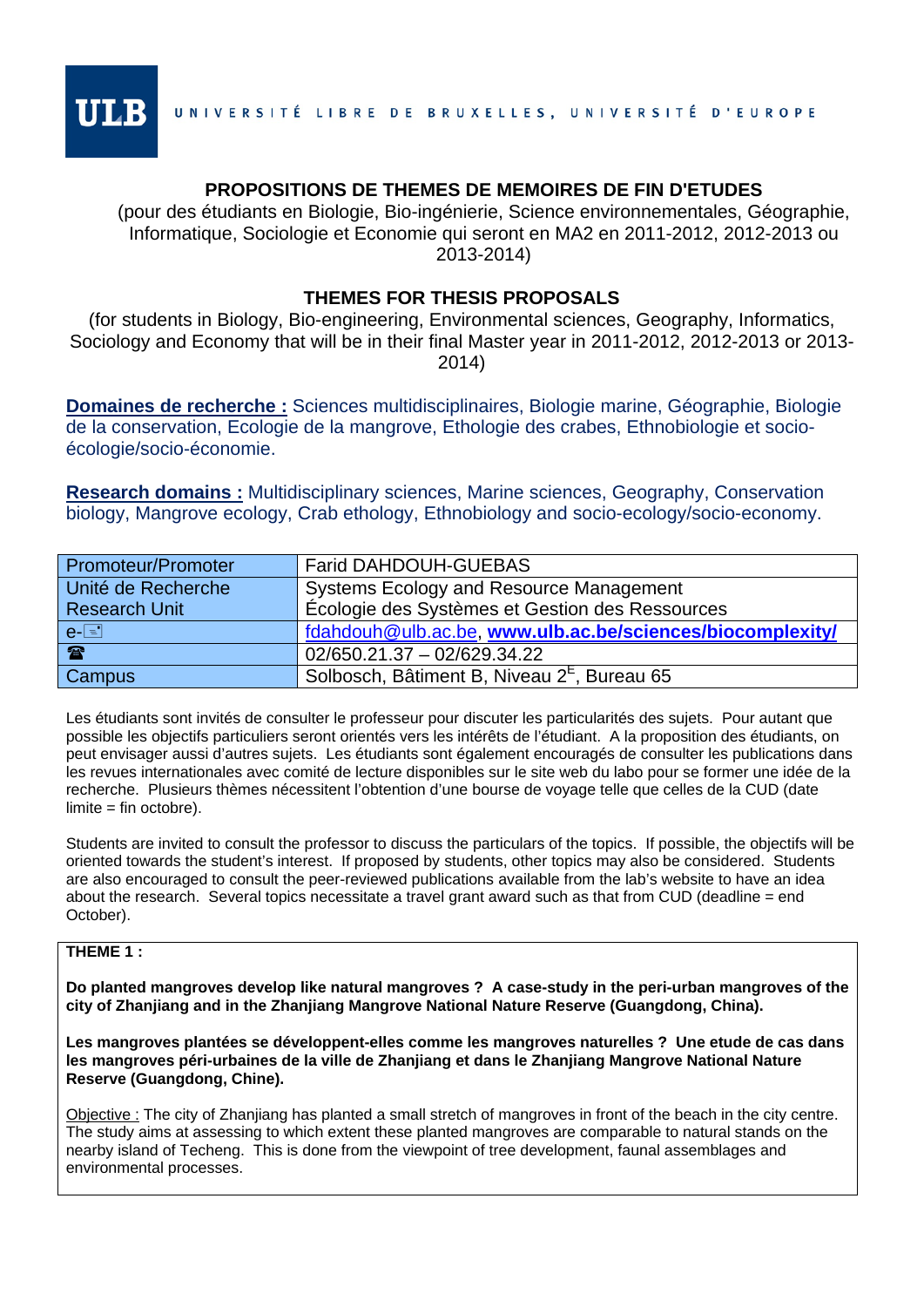### **THEME 2 :**

#### **A GIS approach using data from social and natural sciences to understand the global distribution of mangrove forests.**

#### **Une approche SIG utilisant des données des sciences naturelles et sociales pour comprendre la distribution globale des forêts de mangroves.**

Objective : This is a macroecological study that synthesizes the data available from global databases in a GIS to detect global patterns explaining the forest diversity, structure and extent mangroves.

# **THEME 3 :**

**Does mangrove root complexity affect crab-propagule interaction ? An approach integrating animal foraging behaviour into geographical information systems.** 

**La complexité des racines affecte-t-elle l'Interaction entre crabes et propagules ? Une approche intégrant le comportement animal de fourragement dans des systèmes d'information géographique** 

Objective : Animal behaviour is seldomly integrated in GIS platforms. Yet the spatial nature of foraging data makes their analysis very promising. In this study we investigate whether the presence of aerial roots affects the ability of crabs to compete for propagules. GIS-based energy cost calculations will be integrated into small-scale excursions from a home burrow to a particular food source.

# **THEME 4 :**

**Comparison of the floral diversity and distribution of mangroves at Tumpat (east coast) and Matang (west coast) in Peninsular Malaysia using Quickbird imagery.** 

**Comparaison de la diversité florale et la distribution des mangroves à Tumpat (côte est) et Matang (côte oust) sur la péninsule de Malaisie en utilisant les images Quickbird.** 

Objective : This study aims at analysing very high resolution imagery from multiple sites in Malaysia in terms of mangrove species composition.

#### **THEME 5 :**

**Le comportement alimentaire du crabe violoniste** *Uca lactea annulipes* **au Kenya et ses conséquences pour le fonctionnement de la forêt de mangrove.** 

**The feeding behaviour of the fiddler crab** *Uca lactea annulipes* **in Kenya and its consequences for the fonctioning of the mangrove forest.** 

Objective : Like many other crabs the fiddler crab *Uca lactea annulipes* aerates the hypoxic mangrove soil by its burrowing activities. However, also when feeding this filter feeder processes soil particles. This study aims at understanding what the crab eats exactly, and whether it gardens any microalgae as suggested by Bartolini *et al.* (2011).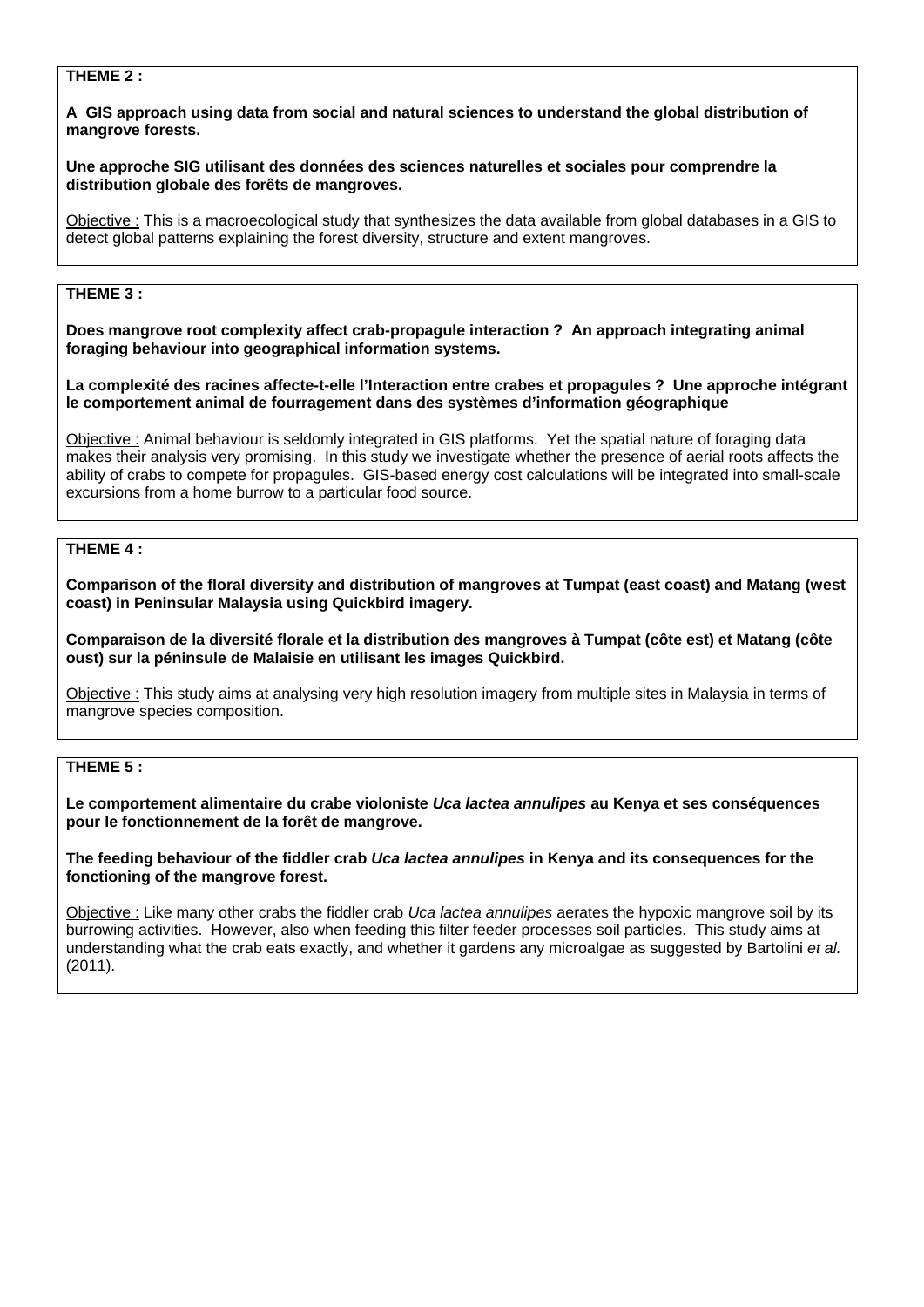#### **THEME 6 :**

**La quête pour la description silvimétrique plus exacte d'une forêt : création de forêts virtuelles et simulations de différent méthodologies phytosociologiques.** 

#### **The quest for the most exact silvimetric description of a forest : creation of virtual forests and simulations of different phytosociological methods.**

Methods to describe vegetation assemblages (plot-based method, nearest-individual method, nearest-neighbour method, point-centered-quarter method, and many others) often do not perform as we would expect and may generate error in the range of -100% to + 50%. This is highly problematic when investigating exploitable wood resources, biomass, carbon sequestration, etc…

Objective (for a student in biology, bio-engineering or computer science) : Using Matlab we would like to have a forest simulated from scratch, being in control of the following factors : proportion of the various species, clustering of the various trees with respect to each other, proportion of multiple-stemmed trees (MST), *i.e.* trees with 1 or more thicker central stems surrounded by a series of significantly thinner stems, clustering of various trees with respect to environmental features such as water bodies, distribution of tree diameters and finally the proportion, distribution, form and size of polygons representing the environmental features. Then scripts need to be implemented (partly written by Hijbeek, 2009) to integrate analysis of virtual forests using a variety of vegetation description methods.

Objective (for a student in computer science or civil/industrial/bio-engineering) : The task for this study is simply to produce an interface to create the above-mentioned virtual forests and apply the vegetation description methods.

# **THEME 7 :**

**Etude des changements paysagères dans les zones côtières chinoises utilisant des images optiques de télédétection : préservation des mangroves** *versus* **développement d'aquaculture.** 

**Landscape change study in Chinese coastal areas using optical remote sensing imagery: mangrove conservation** *versus* **aquaculture development.** 

Objective : This is a classical study design to investigate the recent conversions of certain land cover classes to aquaculture at the expense of natural habitats such as mangroves.

# **THEME 8 :**

#### **Development of mangrove forests planted as coastal protection in Sri Lanka.**

#### **Le développement des forêts de mangroves plantées comme une protection côtière au Sri Lanka.**

Objective : Almost a decade after the Indian Ocean tsunami the time has come to investigate the success of mangrove forests and other bioshields established as a coastal protection.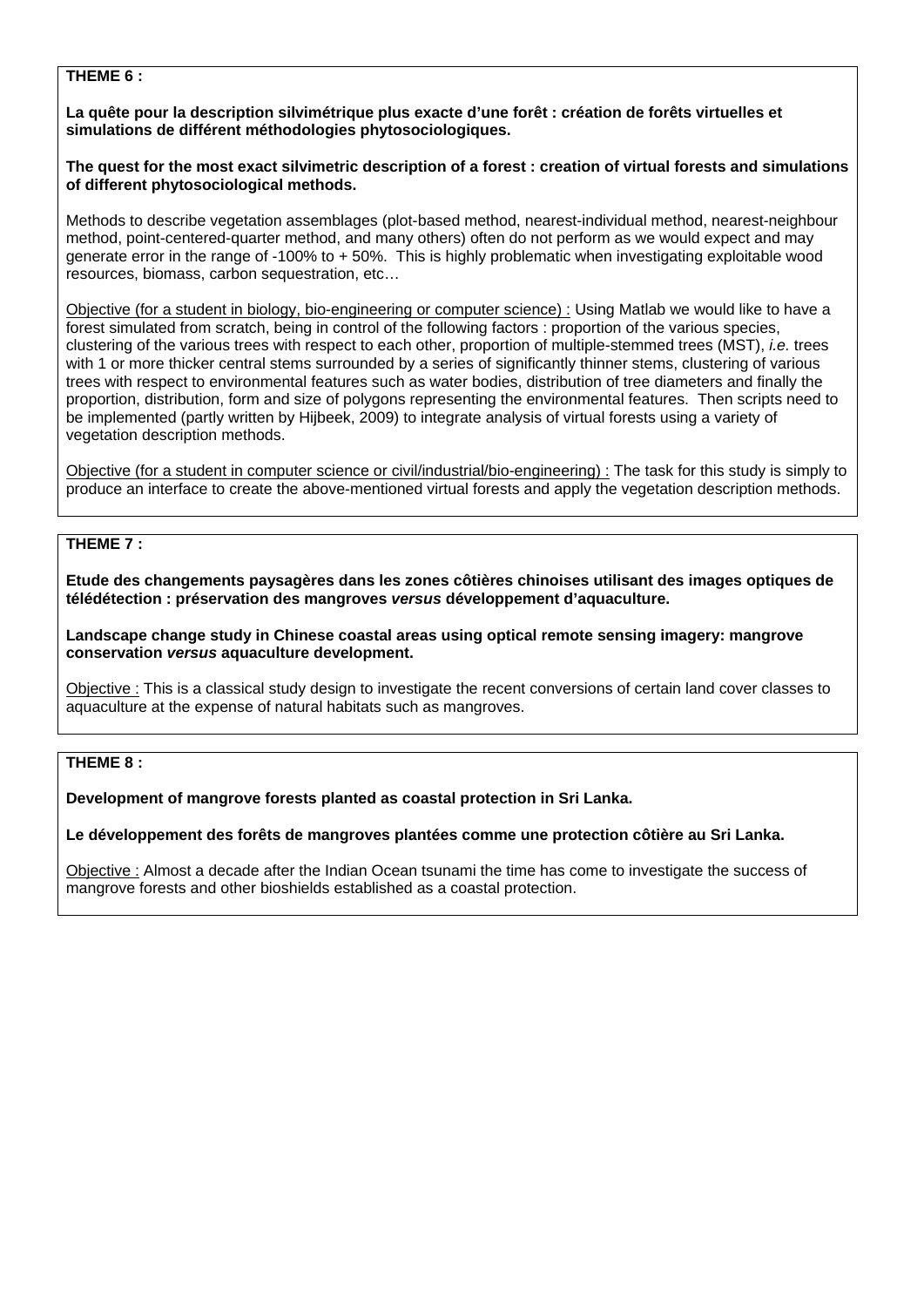#### **THEME 9 :**

**Investigating the status of 20 year-old mangrove plantations : floristic succession, faunistic recruitment, environmental processes and human uses.** 

**Evaluation de l'état de plantations de mangrove âgés de 20 ans : succession floristique, recrutement faunistique, processus environnementales et utilizations humaines.** 

Objective (Gazi, Kenya) : Since 1990 several plantations of *Rhizophora mucronata*, *Ceriops tagal*, *Avicennia marina* and *Sonneratia alba* have been established and monitored. This study marks a new monitoring session on the floristic succession, faunistic recruitment and environmental processes and investigates to which extent humans can sustainably use the plantations.

Objective (Pambala, Sri Lanka) : Since 1990 several plantations of *Rhizophora mucronata*, *Rhizophora apiculata*, and *Avicennia officinalis* have been established and monitored. This study marks a new monitoring session on the floristic succession, faunistic recruitment and environmental processes and investigates to which extent humans can sustainably use the plantations.

### **THEME 10 :**

#### **Emergent homing behaviour in the modeling of foraging of the mangrove crab** *Thalamita crenata*

# **Comportement homing émergent dans la modélisation du fouragement du crabe de mangrove**  *Thalamita crenata*

Objective : The swimming crab *Thalamita crenata* is an ambush predator that occupies mud flats and ancient coral reef flats in front of Kenyan mangrove forests. They have a home burrow that serves as refuge when water level is too high or too low, as a feeding or mating place and as a place where they act as ambush predators. A basic NetLogo model exists in which foraging metrics are given such as distance walked, direction to home burrow, etc. The idea is now to include various aspects of the crab's foraging habits in the model to check whether the model displays emergent behaviour. This necessitates the integration of : number of houses as a proxy for competition for space, adaptive learning using visual cues, variability in the length of the activity window (during in-coming and during out-going tide) between spring and neap tides, predation pressure (at low tide : predation by birds, at high tide : predation by fish), availability of prey and finally social interactions between crabs (when foraging, when feeding, when searching for a home).

This study is conducted in different phases. The first phase focused on excluding several types of random walks in the homing behaviour of *Thalamita crenata*. The second phase focused on field experiments trying to understand the cues used by the crabs to find back their home burrow. This third phase now focuses on further developing (partly written) the understanding of homing behaviour using individual-based animated models using the user-friendly NetLogo program in order to reproduce emerging crab behaviour.

# **THEME 11 :**

**Remote sensing of the northernmost mangroves along the West-African coast : which advantages do object-based classifications offer over pixel-based classifications ?** 

**La télédétection des mangroves septentrionale le long de la côte d'Afrique de l'ouest : quelles avantages offrent les classifications** *object-based* **sur les classifications** *pixel-based* **?** 

Objective : This study assesses the possibility to use object-based classifications in order to detect and classify mangrove trees and stands consisting of a single species only. At the northernmost limit of Atlantic Africa this species is *Avicennia germinans*.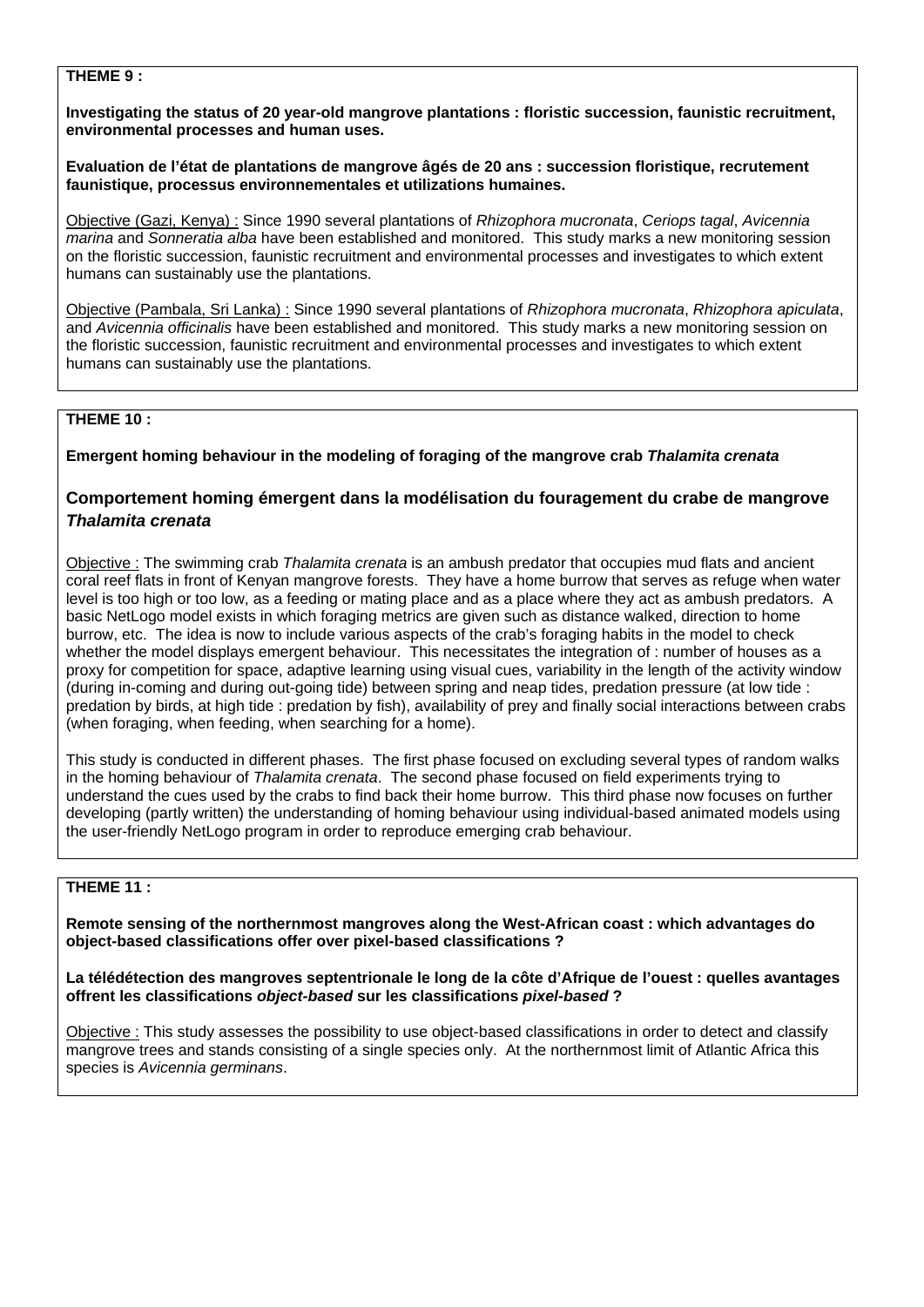#### **THEME 12 :**

**Fragmentation of urban and peri-urban mangroves adjacent to the city of Recife, Pernambuco – Brazil, detected through a sequence of 35 years of Landsat, China-Brazil Earth-Resources Satellite (CBERS) and Quickbird imagery.** 

**Fragmentation de mangroves urbaines et péri-urbaines adjacentes à la ville de Recife, Pernambuco – Brésil, détectée sur une série diachronique de 35 ans d'images de Landsat, du China-Brazil Earth-Resources Satellite (CBERS) et de Quickbird.** 

Objective : Analysis of CBERS and Quickbird imagery to document the changes in the mangrove forest and the fragementation of populations.

# **THEME 13 :**

**Ethnobiology, valuation and management of mangrove forests.**  (Case-studies in different countries)

**L'ethnobiologie, la valuation et la gestion des forêts de mangroves.** (Etudes de cas dans different pays)

Objective : This study is a socio-ecologic assessment of mangrove goods and services. Interviews with local inhabitants following long-standing questionnaires on utilization patterns, diversity, marketable species, and economic value are the basis for this research.

#### **THEME 14 :**

**Traditional human occupation in the natural reserve Parque Estadual da Ilha do Cardoso (southern littoral of São Paulo State – Brazil).** 

#### **Occupation humaine traditionnelle dans la réserve naturelle du Parque Estadual da Ilha do Cardoso (littoral sud de l'État de São Paulo – Brésil)**

Objective : This study aims at evaluating the historic traditional human occupation (indians and caiçaras) in the Parque Estadual da Ilha do Cardoso (littoral south of São Paulo State, Brazil) before and after its establishment. This will be done by analyzing satellite images from Landsat TM 5 and CBERS-2B and by aerial photography, with analyses in a GIS.

#### **THEME 15 :**

**Mangrove canopy gaps caused by natural and human processes : a case-study in the southern littoral of São Paulo State – Brazil.**

**Des trous de canopée de mangroves déclenchés par des processus naturels et humains : une etude de cas dans le littoral sud de l'État de São Paulo – Brésil** 

Objective : We aim at analysing the different canopy gaps within the mangrove forst of the Cananéia-Iguape coastal system, submitted to different natural and anthropogenic impacts.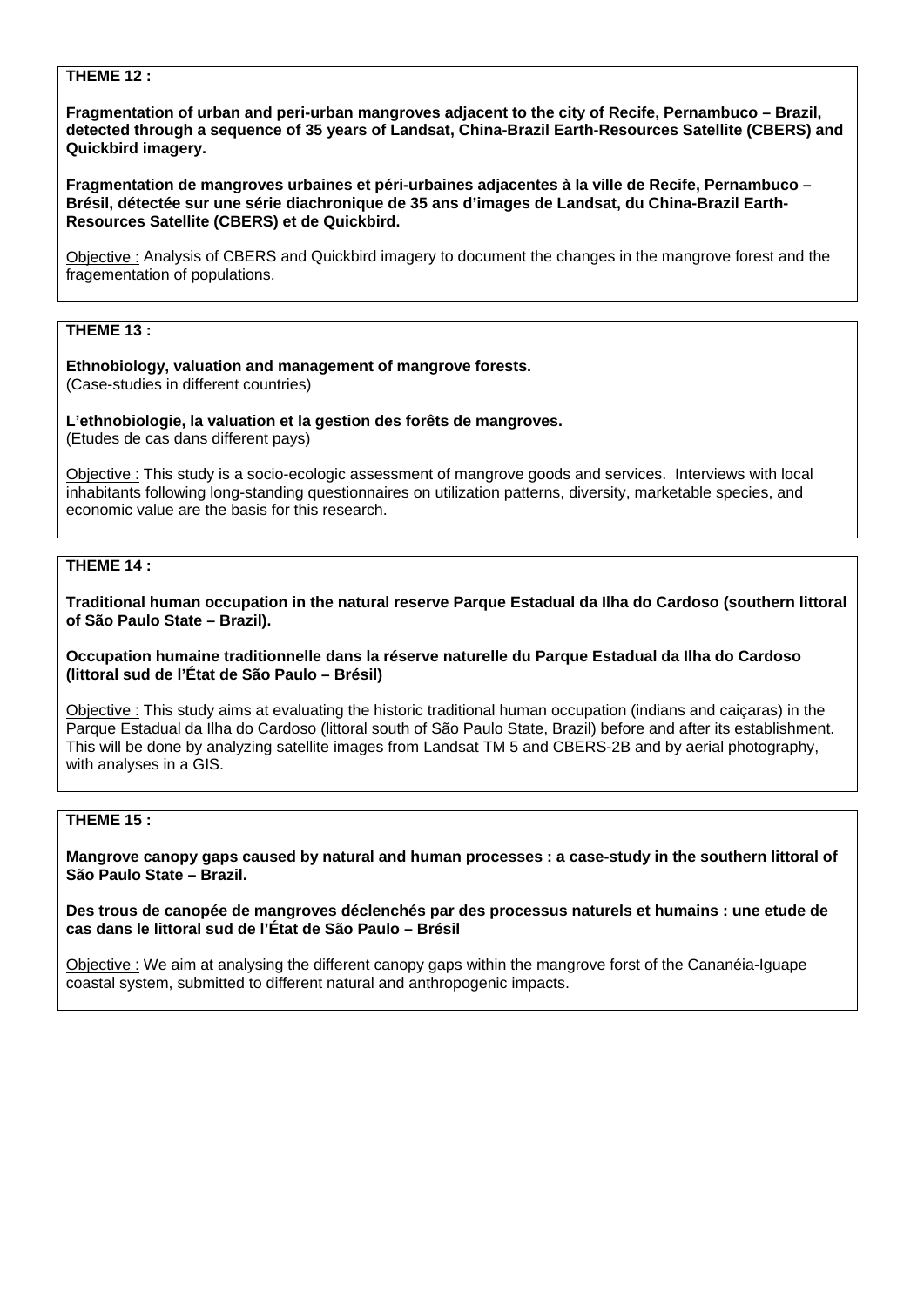#### **THEME 16 :**

**Reconstruction of the spatio-temporal dynamics of the mangroves of the Zhanjiang Mangrove National Nature Reserve (ZMNNR, Guangdong, China) using aerial photography** 

**Reconstruction de la dynamique spatio-temporelle des mangroves du Zhanjiang Mangrove National Nature Reserve (ZMNNR, Guangdong, Chine) utilisant des photographies aériennes** 

Objective : The ZMNNR comprises >60 patches of mangrove forest spread throughout the Leizhou peninsula. In addition multiple adjacent patches exist in neighbouring Chinese coastal provinces. We aim at selecting a number of patches and describing their spatio-temporal history using remote sensing and field work.

**Pour des étudiants avec un intérêt d'apprendre ou avec une experience en programmation et integration multidisciplinaire de données les sujets suivants sont disponlibles :** 

**For students with a learning interest or an experience in programming and multidisciplinary integration of data the following topics are available :**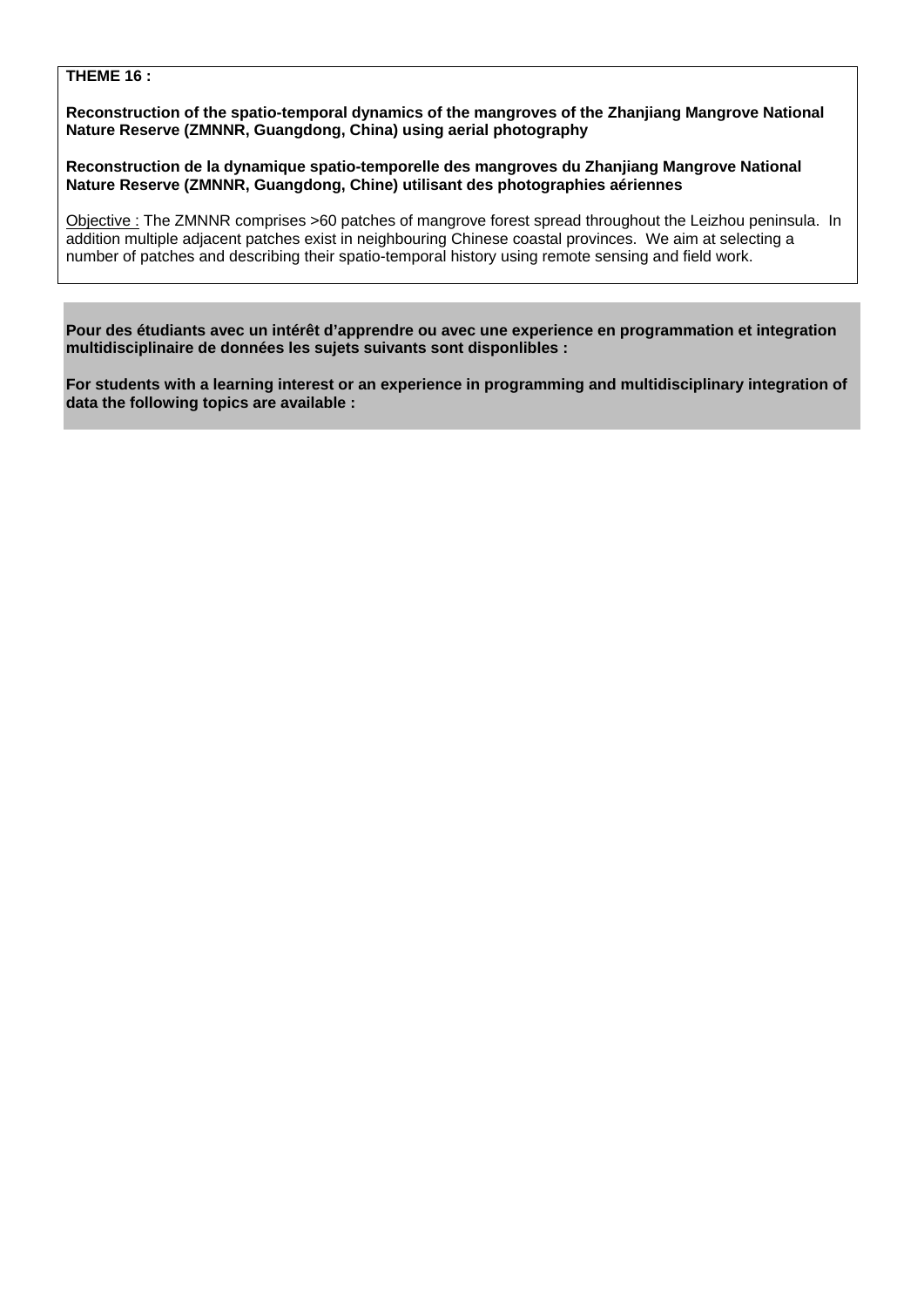**Pour des étudiants avec un intérêt d'apprendre ou avec une experience en programmation et integration multidisciplinaire de données les sujets suivants sont disponlibles :** 

**For students with a learning interest or an experience in programming and multidisciplinary integration of data the following topics are available :** 

### **THEME 17 :**

# **Literature-based** *versus* **field-based testing of KiWi simulation output from Matang (Malaysia)**

Objective : The paper by Fontalvo-Herazo *et al.* (in press) applied KiWi simulations to literature data from 15-20 years ago. Using our field data from the natural forest, and from forests harvested after 15, 20 and 30 years, we can check whether the model output can be corroborated using field data.

# **THEME 18 :**

# **Building an ecologic-economic model to improve silvicultural management practices in Matang (Malaysia)**

Objective : Following the paper by Fontalvo-Herazo *et al.* (in press) and discussions with Dr. Cyril Piou we could build a model that includes labour cost for different silviculture-related activities such as seedling nursery care, plantation, pruning, thinning, harvesting, etc...) as well as prices of wood of different quality (related to pole diameter, length or straightness), other benefits and costs of natural/silvicultural stands (crab, fish, mussels catches), and possibly environmental hidden benefits such as carbon fixation and coast line protection.

### **THEME 19 :**

# **Testing 20 years of mangrove forest structure development in Gazi (Kenya) predicted by KiWi with field data**

Objective : Since 1990 several plantations of *Rhizophora mucronata*, *Ceriops tagal*, *Avicennia marina*, and *Sonneratia alba* have been established and monitored. We can use the KiWi to model the development of these monospecific stands planted at regular intervals and use field data on plant development and on (non-planted) floristic recruitment.

#### **THEME 20 :**

# **Validating one decade of mangrove forest development using KiWi predictions and field monitoring**

Objective (microtidal site Galle-Unawatuna, Sri Lanka) : We have the exact position of mangrove trees from the years 1999-2004 and we can ask KiWi to predict forest development over 10 years and confront these with newly collected data. The site is microtidal in the sense that the spring tidal amplitude is <50 cm.

Objective (macrotidal site Gazi, Kenya) : We have the exact position of mangrove trees from the years 1999-2002 and we can ask KiWi to predict forest development over 10 years and confront these with newly collected data. The site is macrotidal in the sense that the spring tidal amplitude is up to 4 m.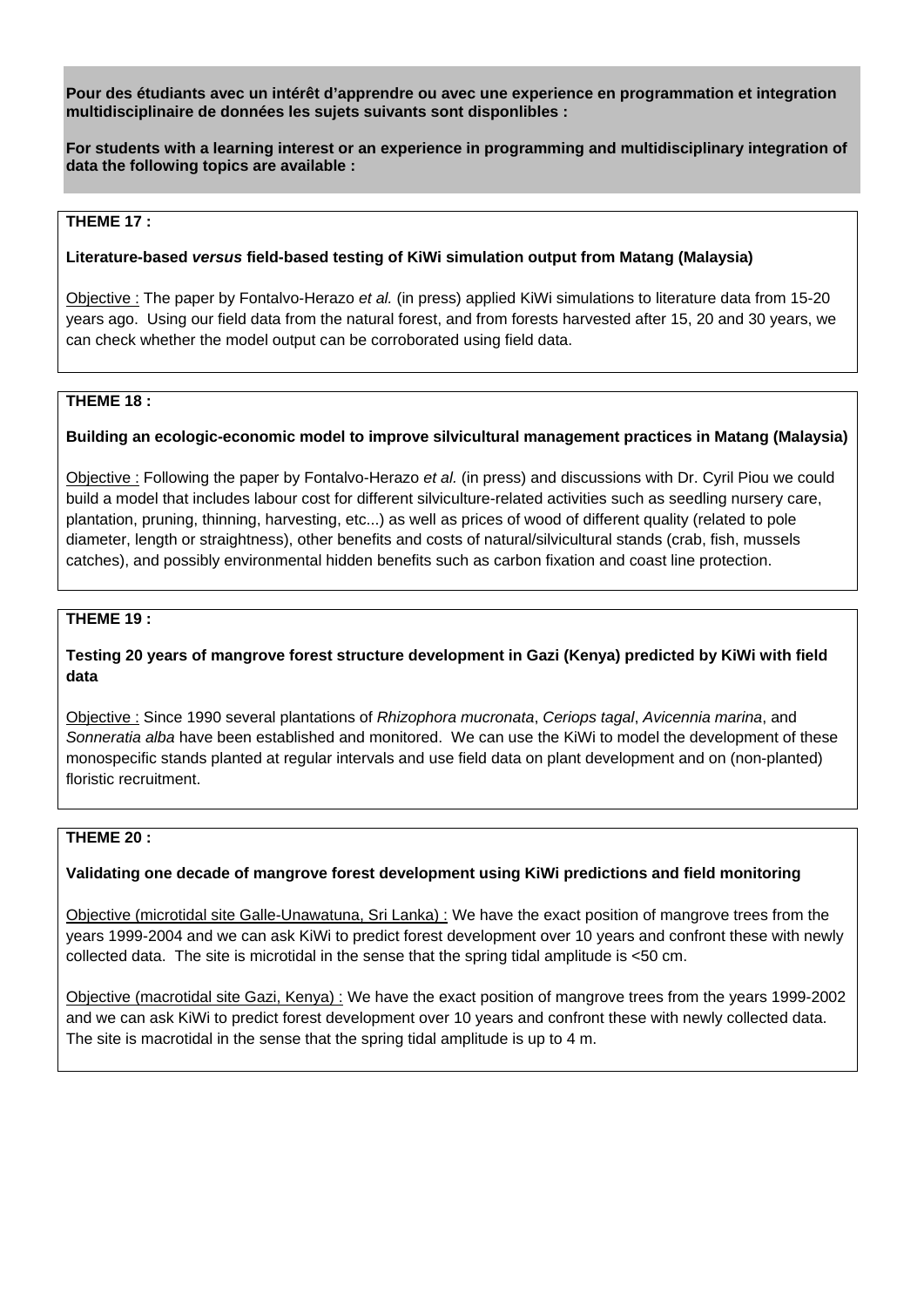#### **THEME 21 :**

# **Testing the predictions of several decades of mangrove forest development using the KiWi model with remote sensing data from very high resolution remote sensing and fieldwork**

Objective (Galle-Unawatuna, Sri Lanka) : We have very high resolution remote sensing data from 1956, 1974, 1994 and 2004 based on which we can extract proportions of trees, and we can use fieldwork data to extract tree diameter distributions. Then we can ask KiWi to predict tree diameter distribution after 20, 40 and 50 years and confront these with the imagery and field data. The available images are aerial photographs and Ikonos satellite imagery and the site has been visited during fieldwork expeditions in 1997, 1998, 1999, 2002 and 2004.

Objective (Gazi, Kenya) : We have very high resolution remote sensing data from 1972, 1992 and 2002 based on which we can extract proportions of trees, and we can use fieldwork data to extract tree diameter distributions. Then we can ask KiWi to predict tree diameter distribution after 20, 30 and 40 years and confront these with the imagery and field data. The available images are aerial photographs and Quickbird satellite imagery and the site has been visited during fieldwork expeditions in 1993, 1995, 1997, 1999, 2000, 2003, 2005, 2007 and 2009.

# **THEME 22 :**

# **Comparison of tree growth functions to integrate in the KiWi model : a case-study on simulations and real data from 20 year-old monospecific plantations in Gazi (Kenya)**

Objective : The monospecific plantations we have studied in Kenya and Sri Lanka represent a simple starting situation for the KiWi model (in fact it is one of the tasks in tutorial 6) about which we have lots of data, as we have 2 consecutive PhDs and many other studies that followed these plantations very closely. Our data can be used optimalise several species' growth functions, and while we are at it, we could integrate Uta's idea on comparing a number of growth functions other than that of Botkin *et al.* (1972).

#### **THEME 23 :**

# **Parametrising trees of which the diameter at breast height cannot be measured at breast height**

Objective : We can start using data from trees that can be measured at breast height (*i.e.* at 130 cm above the soil and along the stem) by using our data from Cameroon in which we measured the diameter of *Avicennia germinans*, *Laguncularia racemosa* and three species of *Rhizophora* (*Rhizophora racemosa*, *R. harrisonii* and *R. mangle*) at every 10 cm of height; so D<sub>020</sub>, D<sub>030</sub>, D<sub>040</sub>,... up to D<sub>130</sub> sensu Brokaw & Thompson (2000). This would give us a good baseline of the variation of results with diameters that are or are not taken at the right position. Then we can move to data from *Ceriops tagal* and *Aegiceras corniculatum* in which measurements taken at 130 cm height often makes no sense at all if one considers the architecture of the tree.

# **THEME 24 :**

# **Using object-based classification of very high resolution remote sensing imagery (aerial, Ikonos, Quickbird and GeoEye-1 images) to extract information on stem positions in both forests with discontinuous and continuous canopies**

Objective : KiWi works (best) with stem position information, which necessitates large field data sets (which we have) or remotely sensed stem positions. However, remote sensing imagery can only provide stem position information in areas where single crown can be easily recognised and linked to the position of the stem. We can use our data from areas where single trees are recognisable (at high latitudes such as in Mauritania, in landward zones in multiple sites,...) and see how crown shapes link to stem position. In a second step we can try to find individual crowns in forests with a closed canopy (at lower latitudes, in the mid-intertidal). Then we can see if we can use KiWi to reproduce the current canopy structure based on stem position data. VHR satellite imagery is available from Mauritania, Gambia, Mozambique, Tanzania, Kenya, Sri Lanka and China.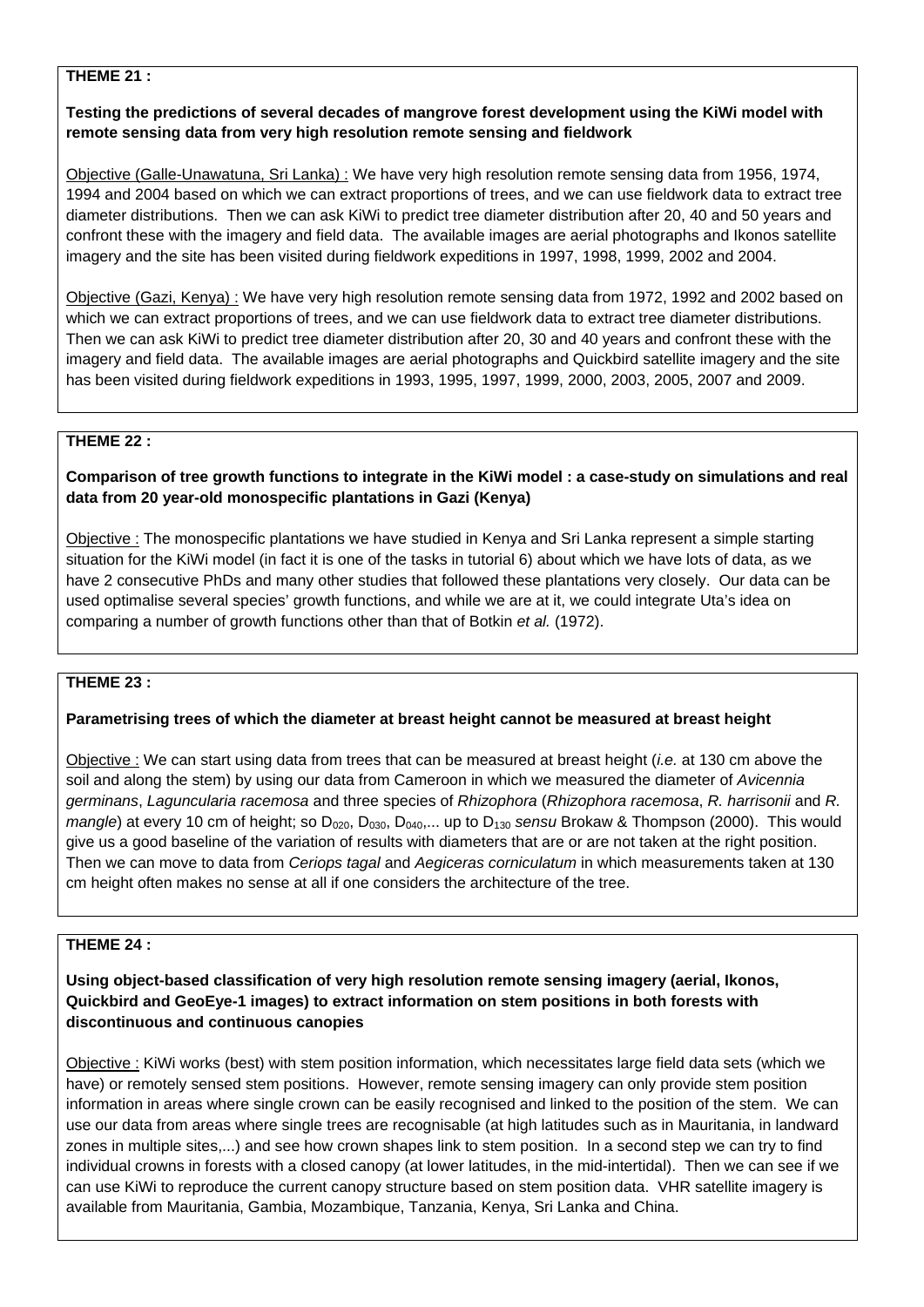# **THEME 25 :**

### **Development of isolated trees at the northernmost limit of mangroves along the West-African coast**

Objective : The Parc National du Banc d'Arguin (PNBA) marks the northernmost limit of the distribution of *Avicennia germinans* along the Atlantic coast of Africa. Trees grow in one of four typical formations : isolated trees higher than wide (max. height  $= 4$  m), isolated trees wider than high (or at least nearly as wide as high, max. height = 1.5 m), shrub (tree aggregates of max. 2 m high) and sebkha (isolated flowering "bonsai" trees of max. 50 cm high amongst halophyte herbaceous vegetation in landward depressions reached only during spring or equinoctial tides). Since these forms (maybe 'ecotypes') can be clearly distinguished in the field there must be some way to parametrise KiWi in such a way that these patterns are reproduced. The advantage of studying this site is that data are available from two field expeditions (1998 and 2009), and that XY positions are either not needed (no overlapping FONs) or that they can be extracted from the VHR imagery (Quickbird) that is available (even for the aggregated shrub formations).

# **THEME 26 :**

# **Integrating very high resolution digital terrain models in the KiWi model to forecast mangrove dispersal under increasing sea-levels**

Objective : This aims at forecasting colonisation by mangroves and can be subdivided into several case-studies applicable to multiple sites (*Rhizophora-Ceriops*-dominated or *Xylocarpus*-dominated stand in macrotidal sites in Gazi, Kenya, *Excoecaria*-dominated microtidal stand in Galle-Unawatuna, Sri Lanka, as well as two bay-wide macro-or microtidal DTMs of lower resolution).

# **THEME 27 :**

# **Pruning or thinning a planted mangrove forest ? A case-study using KiWi to predict the effect of various forest management options.**

Objective : The plantations we have studied in Kenya and Sri Lanka have been monospecifically planted in the early 1990s using fixed intervals. We have the data on how these forests developped. Whereas the Sri Lankan plantations have been left to grow without any management whatsoever and do not look very well (see left photograph) our Kenyan counterparts (see papers by Kairo *et al.* and Bosire *et al.*) have looked after various management options such as thinning and pruning half of the plantation. We also know which non-planted species were recruited at which time intervals. Using KiWi we could investigate the development of such a planted forest with or without recruitment, with or without pruning and with or withour thinning. Since the starting situation is really simple we might even use our data to optimalise the *Rhizophora* growth function.

# **THEME 28 :**

# **Mangrove species zonation : how ? Reproducing zonation patterns using environmental and vegetation data**

Objective : This topic combines ideas from Uta Berger & Farid Dahdouh-Guebas and aims at testing how zonation patterns (or vegetation structure pattern for that matter) can emerge based on the autoecology of a plant species alone (recruitment, growth, death), on the interaction between plants (intra- and inter-specific competition), on the interaction between plants and the environment (salinity, nutrient availability,...), and on the interaction between plants and animals (propagule predation by crabs or other animals). We can use the KiWi model and base all simulations on a wide variety of data that we posses or that we generate artificially.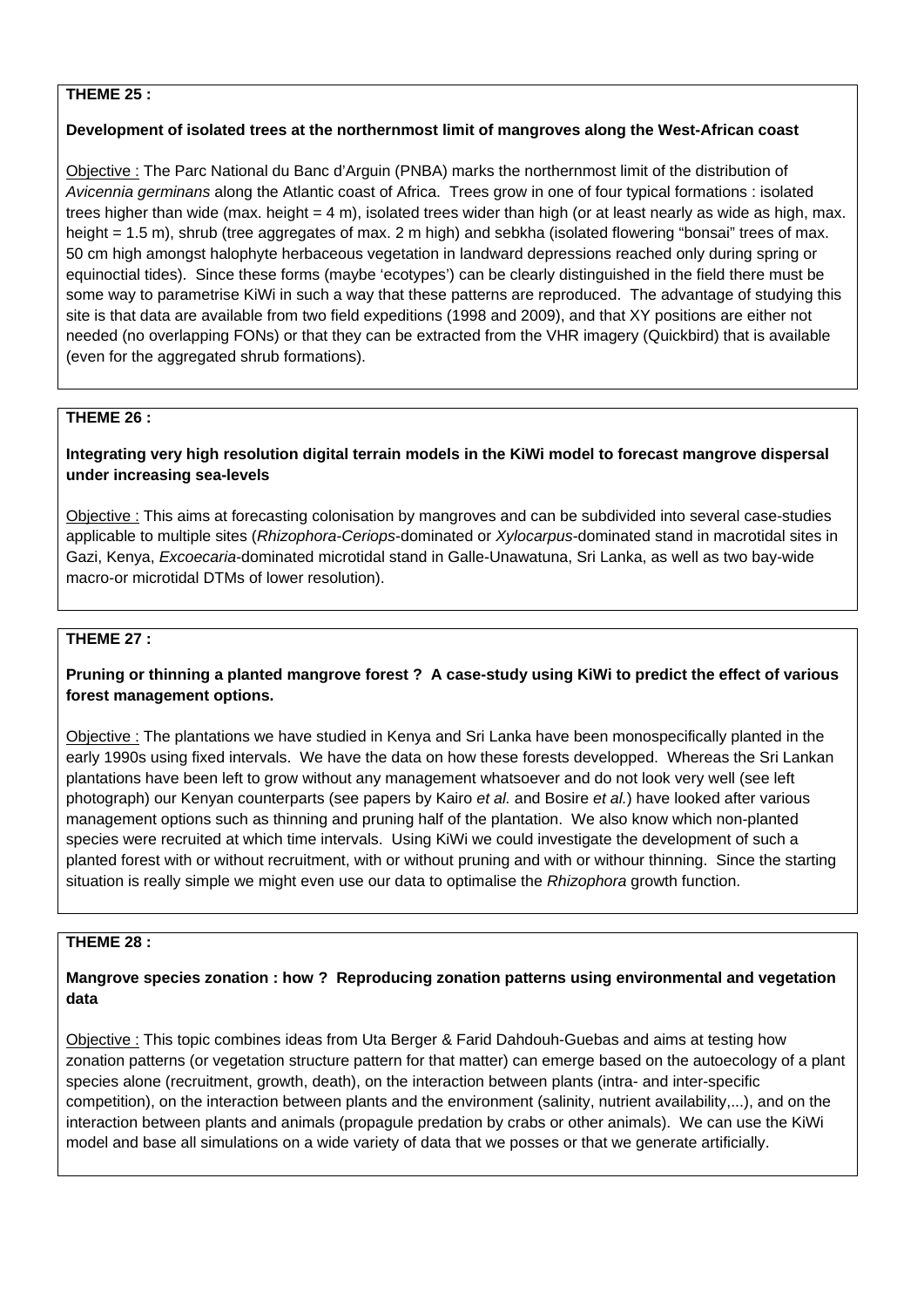#### **THEME 29 :**

#### **Simulating the future development of the XXX mangrove forest using the KiWi model**

Objective : Using the same table as indicated above, we can model the future development of the forest in our study sites. Not all our study sites have as complete data sets, but but we have data from several sites ('XXX' in the title) in Mexico, Colombia, Brazil, Mauritania, Gambia, Cameroon, Mozambique, Tanzania, Kenya, India, Sri Lanka, Malaysia, Vietnam and China. This is the type of research topic that you can endlessly repeat in a wide variety of sites. Whereas in many sites it may not be more than a descriptive study (not frontier science !), in the sites from which we have the longest field-work experience (*ca.* 20 years) it may be very welcome to have such a prediction, and summed over multiple sites on all continents it may help us to give a more solid sense to the *Science* paper 'A world without mangroves' (Duke *et al.*, 2007), especially if we apply particular scenarios to the forest development. The variability in scenarios multiply the number of case-studies we can investigate using such studies even more, but the scenarios can also be based on the long-term socio-ecological data we have collected.

# **THEME 30 :**

**Investigating the gain and loss of the coastal protection function of mangroves against ocean surges : a modelling approach using different species compositions, densities and diameter distributions of mangrove trees in the KiWi model** 

Objective : The work PhD student Nibedita Mukherjee is doing with Nico Koedam and Farid Dahdouh-Guebas, is definitely an example of how we should further investigate what a mangrove really is, how the genesis of a mangrove occurs, how functions in a mangrove arise, and how functions are lost. The latter two can be easily exemplified when focussing on the protection function of mangroves. Concepts such as 'cryptic ecological degradation' and 'ecological redundancy' stand central in that type of research. How many terrestrial plants may invade the mangrove forest at the expense of true mangrove species before the protection function is lost ? How many species or redundant species do we need before a protection function is gained and consolidated ? The natural tsunami "experiment" provided in part an answer to that.

# **THEME 31 :**

# **Investigating the vulnerability of** *Ucides cordatus* **to changes in mangrove forest composition, structure and extent**

Objective : One of my new PhD students is focusing on the spatial-temporal analysis of mangrove habitats and *Ucides cordatus* yield in the São Francisco River Estuary (State of Sergipe, Northeast Brazil). This study can be translated into a logical follow-up of the individual-based-*Ucides* model (IBU) by Piou *et al.* (2007) with links to crab foraging and fisheries management.

# **THEME 32 :**

**Impact of** *Neosarmatium meinerti* **and** *N. smithii* **on mangrove regeneration in Kenyan mangroves : modeling interactions amongst crabs and propagule predation in function of leaf and propagule availability** 

Objective : Following the individual-based-*Ucides* model (IBU) this topic would focus on making an individualbased-*Neosarmatium* model (IBN). *Neosarmatium meinerti* and *N. smithii* are the main propagule predators in many paleotropical mangrove forests (other propagule predators from our study sites are *Sesarma guttatum* and *Episesarma tetragonum*). It has always been my dream to connect the development of the forest using our longterm data and KiWi to the behaviour of crabs. Both can be modeled using an individual-based approach. this is probably one of the most complicated research topics.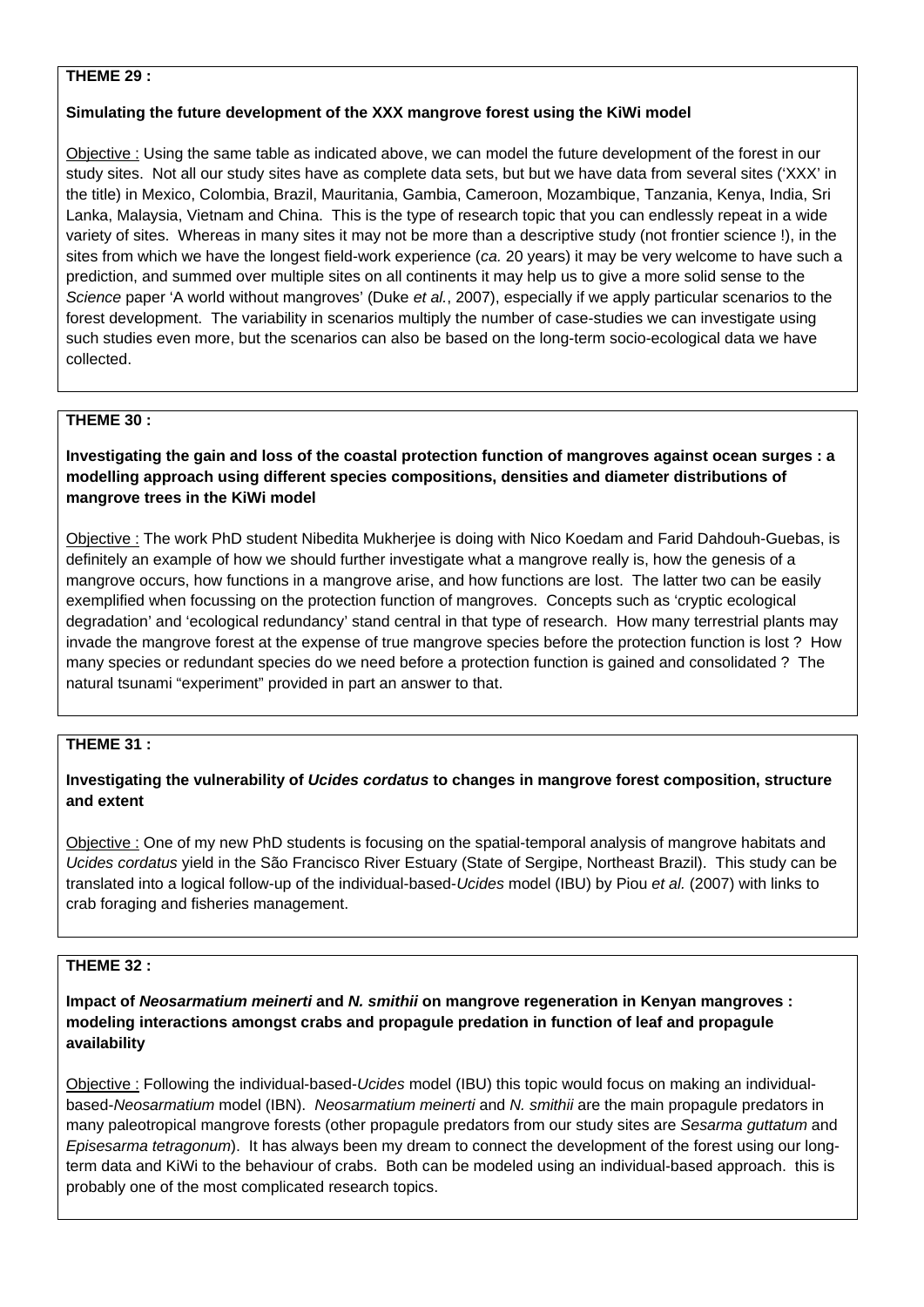### **THEME 33 :**

# **Foraging behaviour in** *Uca lactea annulipes* **in Kenyan mangroves : spatial analysis of home ranges, feeding pellet depositions and selfish herds**

Objective : The fiddler crab *Uca lactea annulipes* occupies open sandy areas in Kenyan mangrove forests. They have a home burrow, the spatial patterns of which are interesting to be analysed in function of their foraging behaviour. One of these behaviours is the processing of soil particles (they are filter feeders) and the deposition of these using charcteristic patterns around the home burrow. Another behaviour is the emergence of selfish herds that aim at raiding new burrows and finding more suitable places to live, but also for feeding and for searching a mating partner. Needless to say that these crabs have highly developped ways of communication using vision (and sensing soil vibrations resulting from hitting the soil with the large chela). Interactions between these crabs are very strong. This topic will aim at reproducting and predicting various aspects of the crab's behaviour.

**References :** Please consult our papers on the website and the full citations therein.